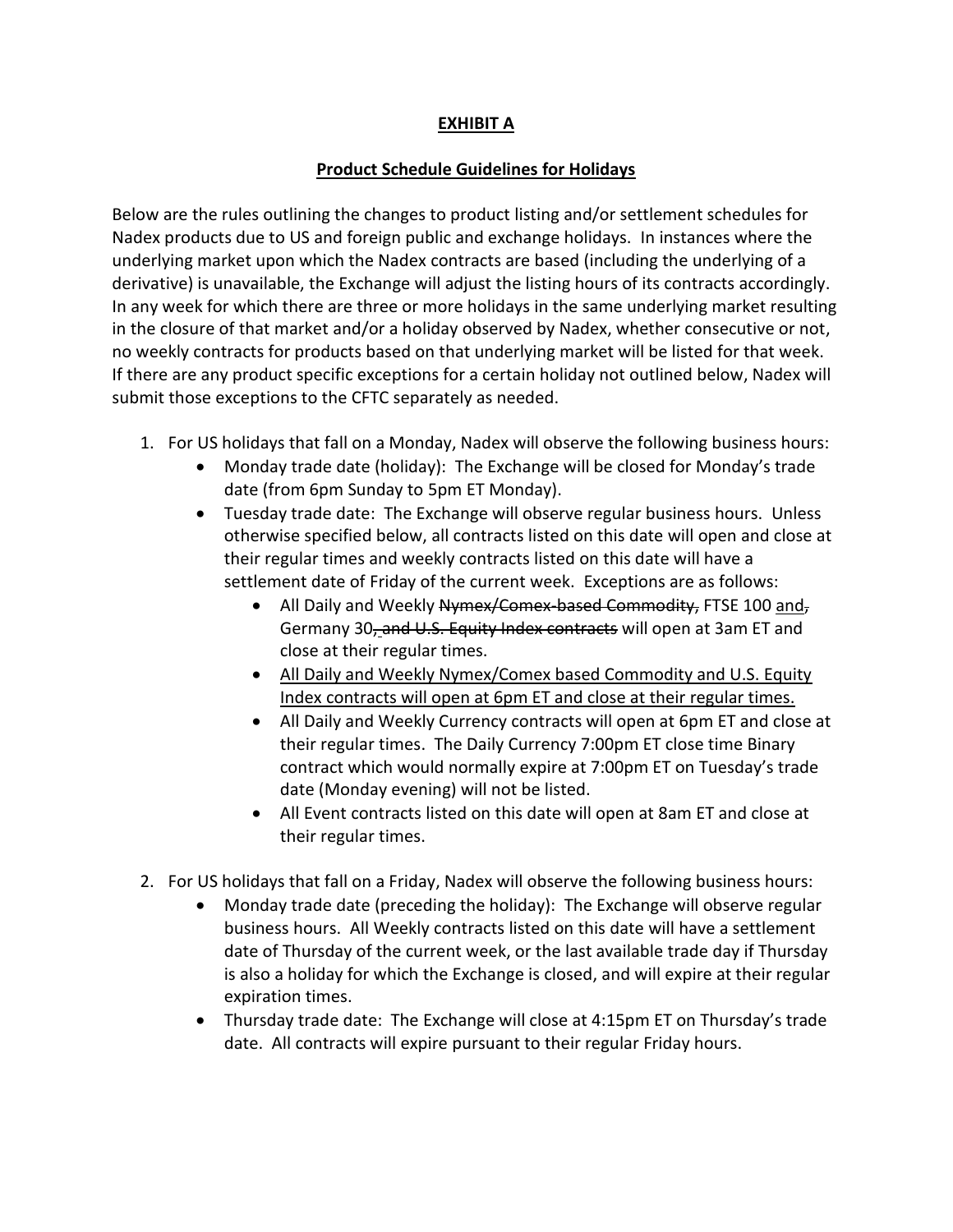- 3. For US Thanksgiving holiday on Thursday, Nadex will observe the following business hours:
	- Monday trade date (preceding the holiday): The Exchange will observe regular business hours. All Weekly contracts listed on this date will have a settlement date of Friday of the current week, with the exception of any contracts not available for trading on Friday, which will have a settlement date of Wednesday of the current week. Event contracts will be listed on this date and will settle on the date the Source Agency releases the Expiration Value. If the Source Agency will not release an Expiration Value during the week of Thanksgiving due to the holiday, no Event contracts will be listed for the week.
	- Wednesday trade date (preceding the holiday): The Exchange will observe regular business hours. No Daily Currency Binary contracts which would expire on Thursday's trade date will be listed on Wednesday.
	- Thursday trade date (holiday): The Exchange will be closed for Thursday's trade date.
	- Friday trade date: The Exchange will open at 8am ET. Unless otherwise specified below, all contracts listed on this date will open and close at their regular times. Exceptions are as follows:
		- No Japan 225 or China 50 contracts will be offered on this trade date.
		- All FTSE 100 and Germany 30 contracts will open at 8am ET and close at 1pm ET.
		- All Nymex/Comex-based Commodity and U.S. Equity Index contracts will open at 8am ET or their regular open times, and will close according to the close time of the corresponding underlying market.
		- All Currency contracts listed on this day will open at 8am ET or their regular open times. No Currency contracts which would expire after 3pm ET will be listed on this day. No Daily Currency Binary contracts will be available for trading on Friday, with the exception of the 3pm ET close time contract which will open at 8am ET and close at 3pm ET.
- 4. For foreign public and exchange holidays that result in closure of the underlying market on which our products are based, Nadex will observe the following business hours:
	- Monday holiday:
		- Monday trade date (holiday): The Exchange will observe regular business hours. No contracts will be offered for Monday's trade date for products based on the underlying market that is closed due to the foreign holiday.
		- Tuesday trade date: The Exchange will observe regular business hours. Unless otherwise specified below, all contracts listed on this date will open and close at their regular times and weekly contracts listed on this date will have a settlement date of Friday of the current week.
	- Friday holiday: